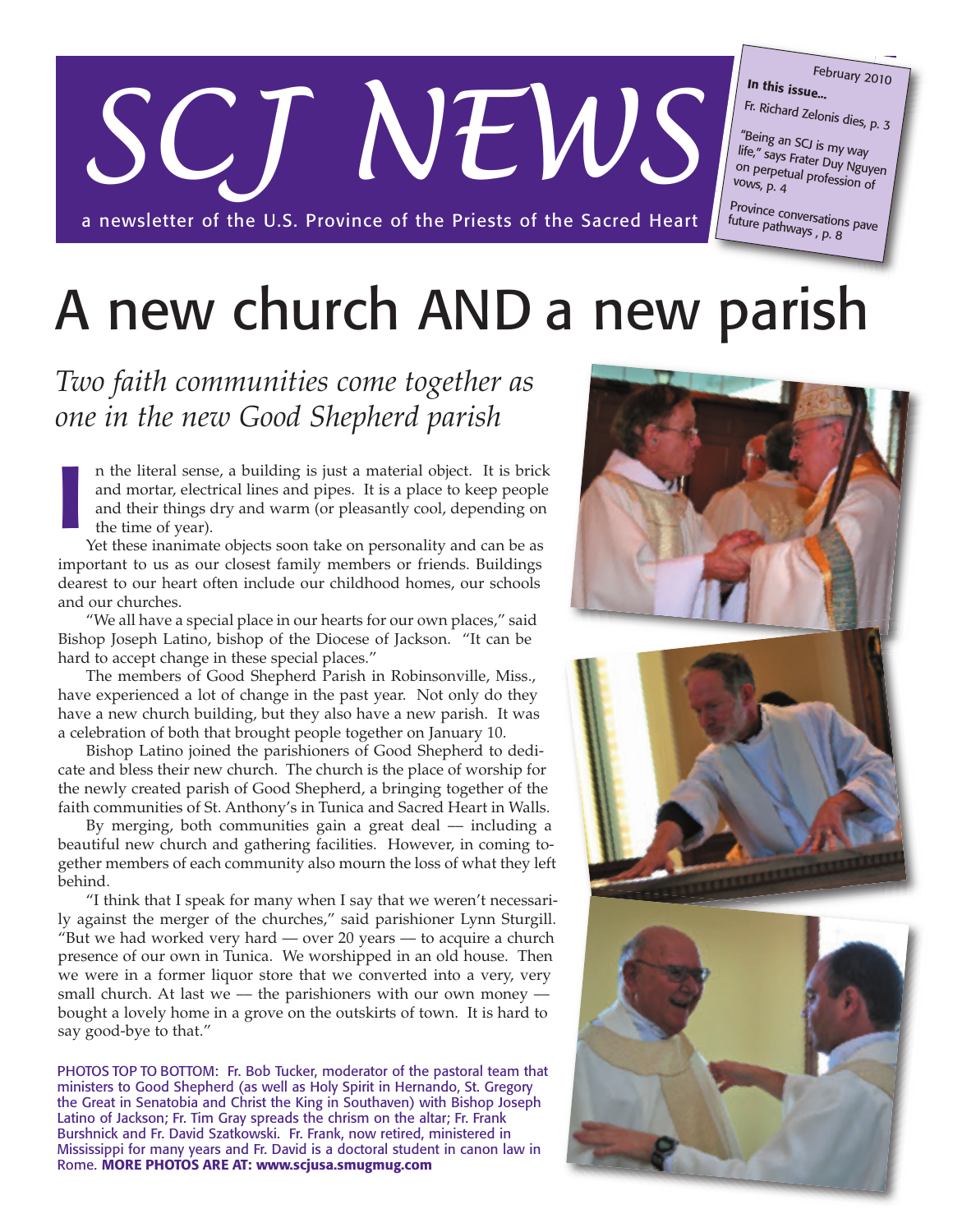

Concelebrants at the dedication Mass included SCJs of the Mississippi community, as well as Fr. Tom Cassidy, provincial superior, Fr. John Czyzynski, novice master (the novices served at the liturgy) and Bishop Joseph Latino, bishop of Jackson.

Sr. Margaret Sue Broker, a parishioner at Sacred Heart in Walls for almost 50 years, echoed Lynn Sturgill when she said that "I think that there is almost always a certain sense of grieving when something loved, honored and respected, something which is an integral part of one's life, is drastically changed." Sr. Margaret Sue, who has worked in Mississippi for much of her

adult life as a part of Sacred Heart Southern Missions, has come to know four and five generations of families at the parish. "I have taught as many as three generations; I have rejoiced, suffered and grieved with many. There have been many changes during this time."

But the creation of a new, combined parish at a new church is certainly the biggest change the com-

munity of Sacred Heart has experienced in Sr. Margaret Sue's 49 years in Walls. "But we realize that it is just the community that has moved," she said. "Brick and mortar has nothing to do with community."

Many people at the dedication spoke of what had been and the history of the two faith communities. But while there was much reflection on the past, the dedication was anything but a memorial service. Members of both communities spoke well of their past,

> but also with much excitement about their future as the new parish community of Good Shepherd.

"We are still getting organized and finding out each other's talents," said Lynn, noting that the new parish is sorting out its committees and responsibilities. "But more people offer more possibilities. I feel very strong in my faith here, in the future of the

Church and of our church."

Camille Leatherman, a member of the family that donated land for the new church, also noted that more people allow for more possibilities. She shared the story of a woman who was at Mass the day before. After Mass the woman came to talk to a few parishioners who were in the kitchen preparing for the next day's dedication. Loretta Hussey was icing the multilayer cake she had made for the celebration. "I heard this lady go back and talk to Loretta, asking for her prayers because she needed a job. Loretta and I prayed for her right on the spot." The three women talked for a while and learned that the woman who was in need of a job had previously worked in a bank. From Colombia, she was also bilingual. "Loretta works at a bank and said that they were often in need of bilingual tellers; she would talk to her supervisors."

"This is what I hope for in our new parish," continued Camille. "More numbers allow us to have more groups of people who can really get to know each other and help each other. We can become a stronger family, and as people move in and join us I hope that they too will find the Good Shepherd present in us as we come together and help each other.

Fr. Dermot Twomey, SCJ, is credited by many for bringing the two communities together. "Without his vision and desire we wouldn't have had a church in Robinsonville," said Camille.

Now deceased, Fr. Dermot was pastor of Sacred Heart in Walls and the mission of St. Anthony in Tunica. With fewer priests available to serve the area he encouraged members of both faith communities to consider combining into one parish. Br. Ray Kozuch, SCJ, later helped facilitate the merging of the two communities.

"I regret that Fr. Dermot could not be here with us at the dedication," said Lynn Sturgill. "In the years that he was with us, from the converted liquor store to our home church in the country, he taught us to be church and to work toward being a strong faith community."

Fr. Dermot may not have been there but several members of his family flew in from the East Coast to join in

![](_page_1_Picture_19.jpeg)

Fr. Dermot Twomey was instrumental in the development of Good Shepherd. Unfortunately, he died before seeing the church's completion. However, several members of his family were able to take part in the celebration.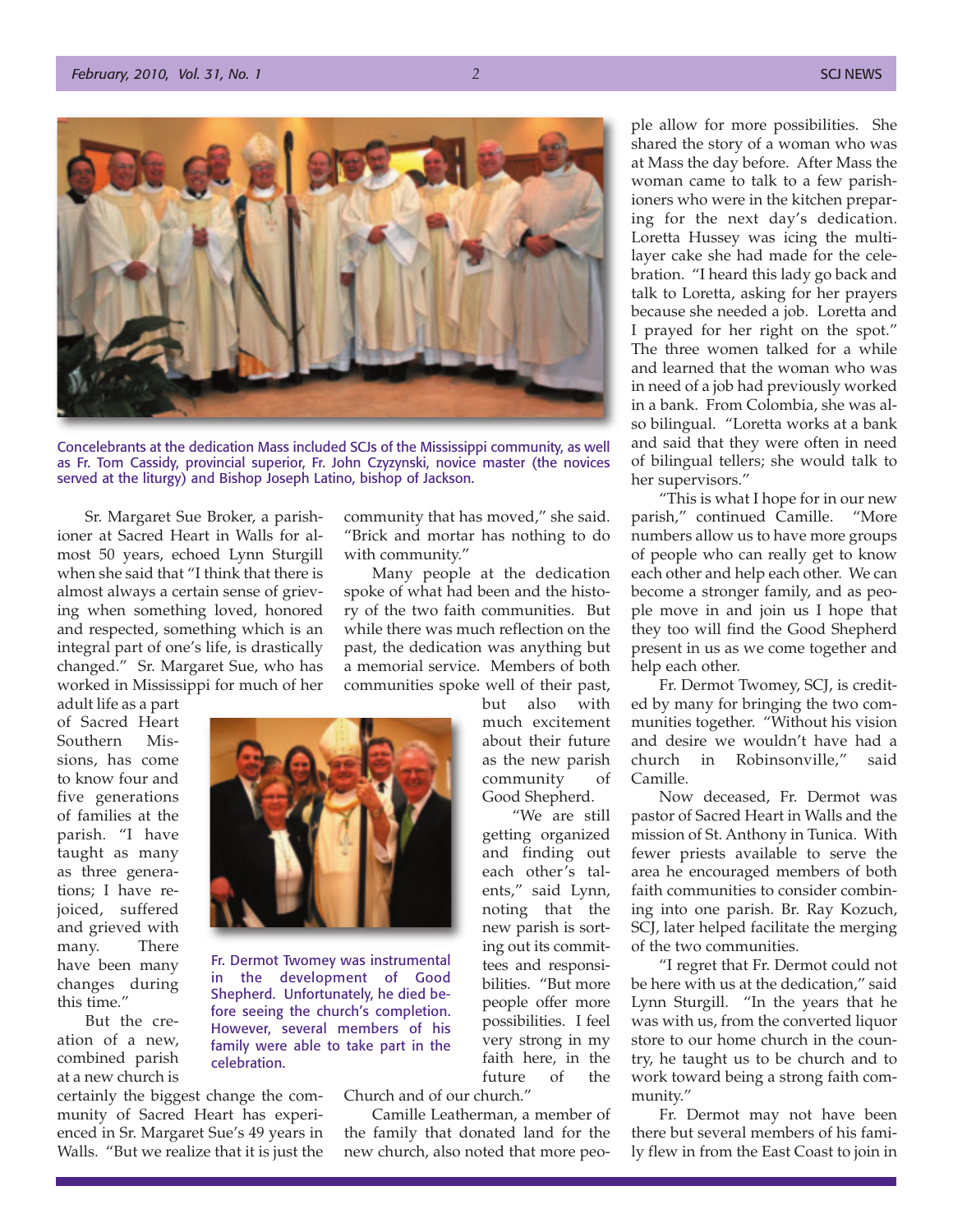the dedication. "It was wonderful to have them with us," said Camille Leatherman.

### A third community

While there was much talk about the coming together of Walls Sacred Heart and Tunica St. Anthony, a third community is also a part of the new family at Good Shepherd. At some Masses, this third group outnumbers the rest. It is the tourists who visit the nearby casinos in Tunica.

Developed less than 20 years ago (the first casino –– "Splash" –– opened in 1992), the Tunica casinos now have over 14,000 slots and electronic games, 400 table games and well over 6,000 hotel suites and rooms. Tourists come by the busload not only from Memphis and other neighboring cities but from across the country. And many of them are Catholic.

"The first time we had a tour bus of 50 pile in for Mass we knew that we had to do something," said Camille Leatherman.

Some of the tourists pass through and are never seen again. But many make frequent visits –– to the casinos and to Good Shepherd. "We sometimes think of them as our cousins," said one parishioner. "They ask about our families and we ask about theirs. We know each other and care for one another. But we also know that they have their own parishes back home to support." The cousins do have their own homes to maintain, but parishioners at Good Shepherd hope that they can encourage the "visiting cousins" to help a bit with the upkeep of their "vacation home."

"They are always welcome and we love to have them with us," said a parishioner. "But it is nice when they offer to help out with expenses, just like picking up a dinner bill when visiting friends."

Good Shepherd is one of four parishes ministered to by a pastoral team that includes Fr. Tim Gray, SCJ, Fr. Bob Tucker, SCJ (team moderator) and Fr. Ed Zemlik, SCJ. The other three parishes served by the team:

![](_page_2_Picture_10.jpeg)

LEFT: Fr. Jack Kurps, master of ceremonies for the dedication, with one of the KCs. RIGHT: Sr. Margaret Sue Broker, long-time member of Sacred Heart parish and teacher at Sacred Heart School, places the new altar cloth. **MORE PHOTOS AT: www.scjusa.smugmug.com**

Holy Spirit in Hernando, St. Gregory the Great in Senatobia and Christ the King in Southaven. Also on the pastoral team are Sr. Emily Morgan, Sr. Bonnie Bachle and Sr. Susan Newland.

# Fr. Richard Zelonis dies

ollowing complications from a stroke, Fr. Richard Zelonis, SCJ, died in Milwaukee January 3. Originally from Niagara Falls,

NY, Fr. Richard, 81, had been a member of the Priests of the Sacred Heart since 1975. He was a 1978 graduate of Sacred Heart **F**<br>**F**<br>**F**<br>**F**<br>**F**<br>**F**<br>**F**<br>**F** 

> School of Theology and was ordained in

Fr. Richard was active in parish ministry for much of his priesthood. His first assignment after ordination was at Our Lady

1979.

![](_page_2_Picture_17.jpeg)

Fr. Richard Zelonis 1928 - 2010

of Guadalupe in Raymondville, Texas. From 1980-82 he was at Christ the King in Southaven, Miss., and from 1983-86 he served at Infant of Prague in Boonville, Miss.

He left Mississippi for South Dakota in 1987. For three years he ministered at St. Martin parish in Murdo, SD. Fr. Richard then went east to be closer to his family. He

ministered at Holy Family parish in Buffalo and St. Joseph parish in Niagara Falls.

From 1993-98 he served as chaplain at St. Monica's Retirement Home in Racine, Wis. After that, he retired himself, first as a member of the Pinellas Park community in Florida, and then as a member of the Mississippi community. In recent years he had been a member of the Villa Maria community in Franklin, Wis., with residence at the Congregational Home in Franklin, Wis.

The SCJ NEWS is published by the U.S. Province of the Priests of the Sacred Heart (SCJs). Articles, photos and suggestions are always welcome. Editorial offices are located at P.O. Box 289, Hales Corners, WI 53130-0289 (414) 427-4266. Email: marygorski@sbcglobal.net Mary Gorski, editor. Postage prepaid.

![](_page_2_Picture_24.jpeg)

Copyright 2010. All rights reserved. Priests of the Sacred Heart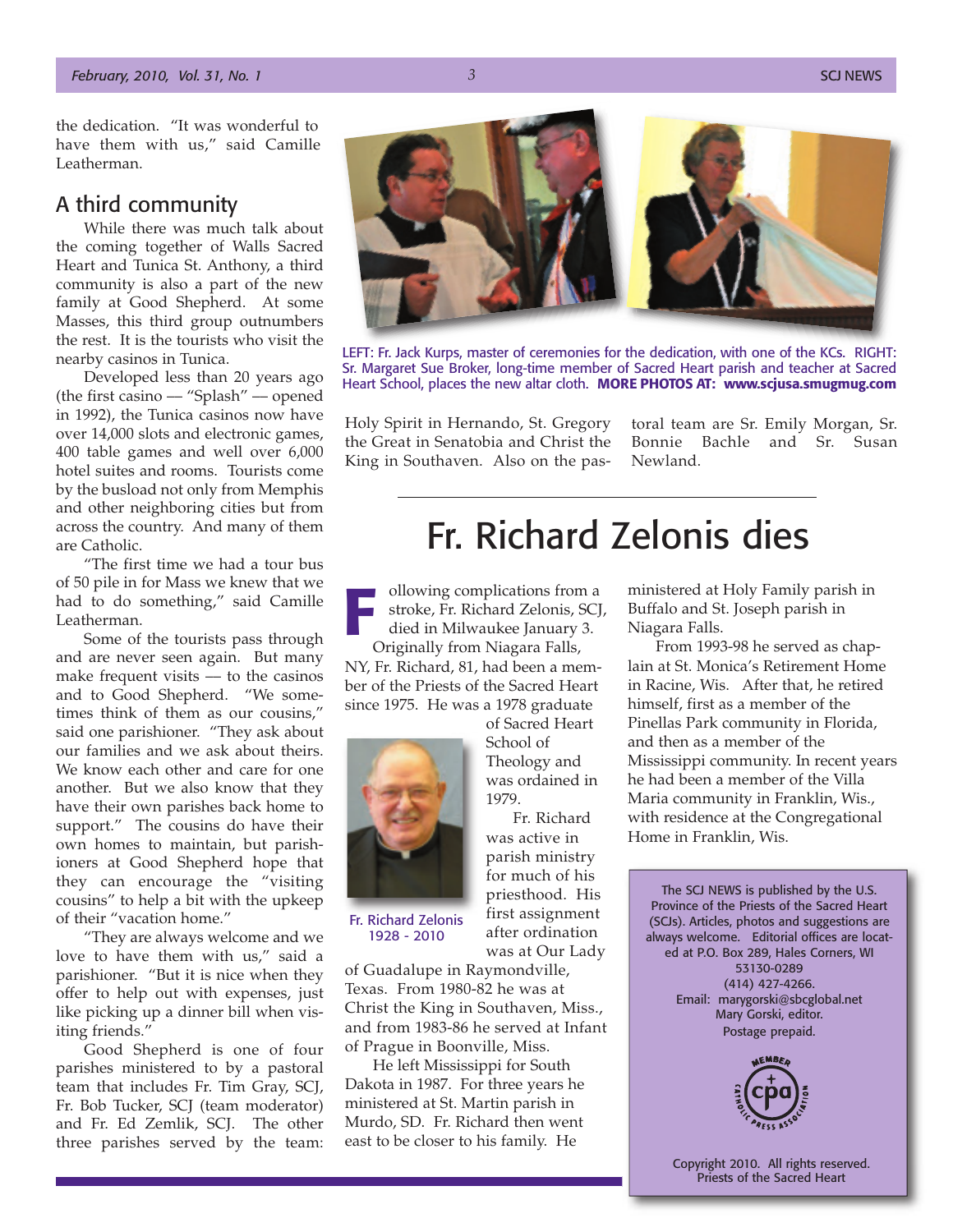# "Being an SCJ and all it embodies is my way life" -Frater Duy Nguyen

rater Duy Nguyen, SCJ, didn't have to go to far when he joined the province formation program. Born and raised on the

north side of Chicago, Frater Duy now lives and studies only a short drive from his childhood haunts. **Frater Let the Strater**<br>**Frater Let the Strater**<br>**France Strater**<br>**France Strate** 

He first came in contact with the SCJs in 1999 when his family was invited to a gathering at the province's formation house. "At that time, I did not know who they were or what they were all about," said Frater Duy. It would be another

three years –– at a youth gathering in Toronto –– before Frater Duy would formally meet the community and "eventually discover my calling and the charism of the SCJs."

He had to go to another country to discover the religious community of which he would be a part, the one with a community house just a few miles from his childhood home.

He professed his first vows in 2006. On January 30, Frater Duy, 31, made his final profession with the Priests of the Sacred Heart during a ceremony at Sacred Heart Monastery.

"This is a milestone for our U.S. Province," said Fr. Tom Cassidy, SCJ, in his homily at Frater Duy's final profession ceremony. "With your final profession, Duy, you become the first American-born Vietnamese to do so. We, in a nation of immigrants, note the importance of this moment. You bring to our community values from your ancient homeland now mixed with values you developed as a child growing up in Chicago, and as a candidate and young SCJ religious."

Before entering candidacy, Frater Duy studied at the University of Illinois in Champaign. He later transferred to the University of Chicago

and earned a bachelor's degree in Information and Decision Sciences (he describes it as a mix of computer and business skills).

Frater Duy has one semester at CTU left before graduation. He broke up his studies two years ago with a pastoral year based in Lower Brule, S.D.

Three years ago, as Frater Duy was preparing to profess his first

Frater Duy Nguyen

vows, he was asked to write a reflection for the province publication *To the Letter*. The topic for his reflection included a letter by Fr. Dehon regarding SCJ candidates who were preparing for profession in 1919. Frater Duy thought of what the founder might be saying to him as he was preparing for profession in the community 87 years later.

"Amidst the concerns and stresses of daily activities in our lives, whether it's preparing for the ceremony or completing a 'to-do' list before the academic year starts, I'm reminded to focus on my prayer life, to continually foster a deep and real relationship with God."

It's a focus that Frater Duy has continued to strive for while completing his studies at Catholic Theological Union and preparing for final vows.

"Before any type of ministry can be done, one must unite with God first," wrote Frater Duy. "All good works will flow as a result of this union…

"Fr. Dehon's life is proof that union with God is not far-fetched. All it takes is hard work, discipline and the grace of God."

As Frater Duy prepared to make his perpetual commitment with the community he compared final vows with those first vows he professed in 2006.

"They are the same vows," he said, "yet they are different. The difference is in commitment. In temporary vows, leaving is always an option if life as an SCI doesn't work out, if God calls you somewhere else. In a sense, it's like test-driving a vehicle. But with final vows, the commitment is life-long.

"It's a complete dedication to serve God and the Church through the lenses of Fr. Dehon.

"Will I feel different after professing final vows? In substance, I won't feel any different. I'm still the same person. But my perspective has changed. Being an SCJ and all it embodies is my way life from now on."

In closing his homily, Fr. Tom reminded Frater Duy that he is one of many. "You do not go alone today. Around the province your fellow SCJs, including those who are not present this morning, are praying for you and rejoicing with you. Know that we will sustain you by our prayers and support in the days and years ahead. In their name I congratulate you and welcome you as our newest finally professed member of our beloved U.S. Province of the Priests of the Sacred Heart."

![](_page_3_Picture_25.jpeg)

Making his first profession in 2006.

![](_page_3_Picture_27.jpeg)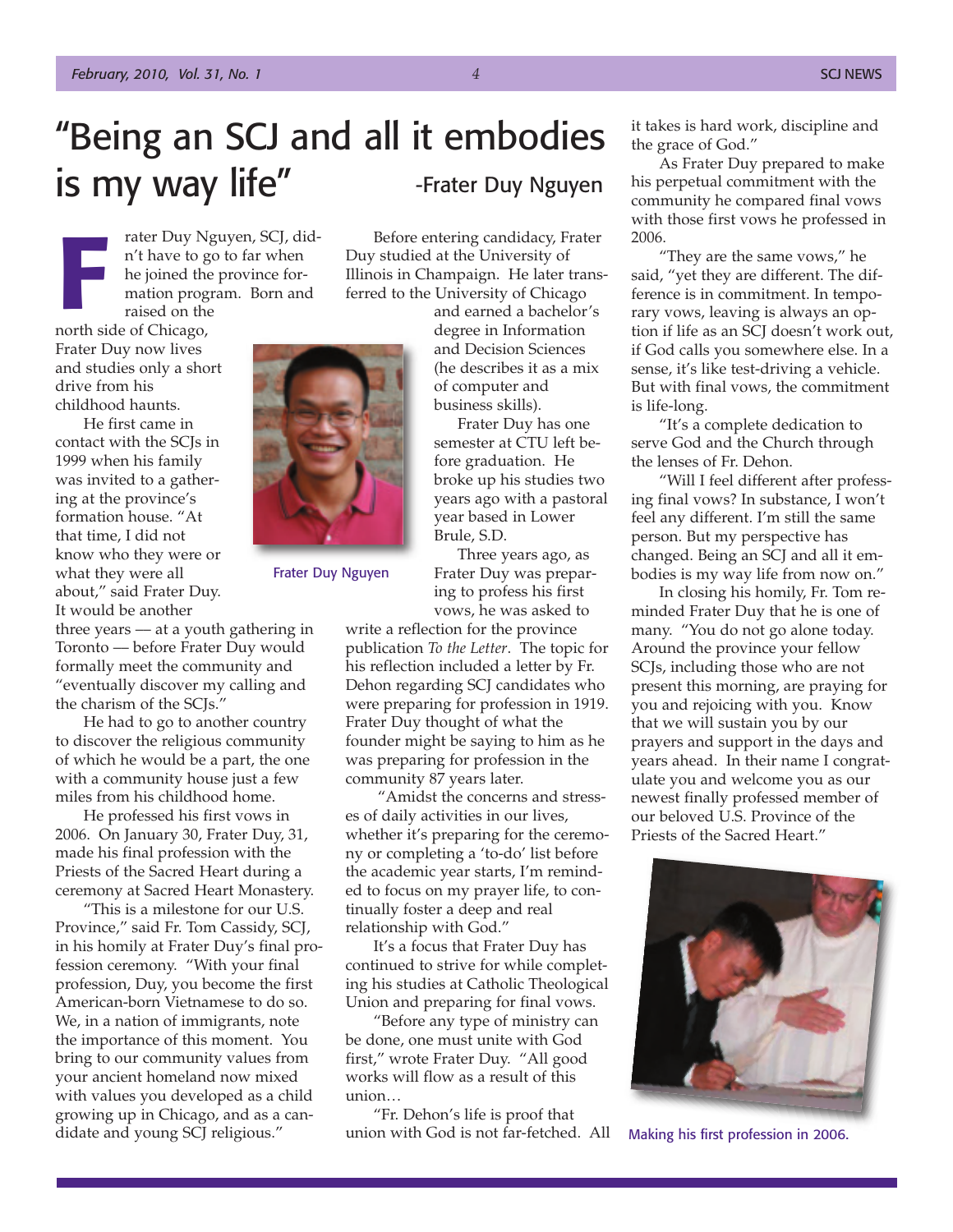![](_page_4_Picture_2.jpeg)

Much of the SCJs' January gathering centered on one-on-one and small group sharing. Here, novice Luis Fernando Orozco Cardona and Fr. John Klingler talk about their vision for the U.S. Province. **MORE PHOTOS AT: www.scjusa.smugmug.com**

# Continuing the conversation

he conversation ends, and the conversation continues. From January 18-21, approximately 45 members of the U.S. Province<br>came together at Our Lady of the<br>Snows in Belleville, II., for the third of came together at Our Lady of the Snows in Belleville, Il., for the third of three province gatherings. The first took place in January, 2009, and the second in July. The purpose of the gatherings was to further the dialogue begun at the 2008 Provincial Chapter. There, directional statements on Community, Aging and Ministry were formulated.

Sr. Barbara Stanbridge, IHM, facilitated the three gatherings. She also served as moderator at the 2008 Provincial Chapter.

#### In dialogue with Fr. Dehon

In this, the last gathering, Sr. Barbara asked SCJs to spend time in dialogue with Fr. Leo John Dehon, founder of the Priests of the Sacred Heart.

"Share with Leo what is in your heart," said Sr. Barbara. "Tell him your grief, your longings. And after you have revealed yourself to him, ask him how he sees things. How does he see your mission?"

From personal reflection, SCIs moved to one-on-one conversations with a partner. Sharing then took place in small groups and finally, with the whole. This was a process that was often repeated throughout the days. Reflections would start in one-on-one pairings and then move to small groups. To allow SCJs to hear a variety of voices, the small groups were often rearranged but always with a concern to maintain a variety of generations at each table.

"It was intriguing to hear about the dialogues with Fr. Dehon," said a participant. "It was an interesting exercise for me personally but it was just as interesting to hear about others' 'conversations' with the founder."

#### Listening to each other

As noted above, much of the days' activities centered around reflection and sharing. None of the gatherings focused on concrete answers. Instead, they laid the groundwork for future decision-making. They helped SCJs get to know one another better, and better know their hopes and dreams for the future of the province.

"We used to be caught up in our ministries; our dialogue focused on ministry," said a participant. "Now, I hear an emphasis on mission. What is our MISSION as SCJs in the United States?"

In looking toward the future, SCJs said that they need to be open to new models of ministry. "We need to be available to models that encourage us to better collaborate with laity and other religious," said an SCJ. "We need to be able to let go of control in some of our ministries and let others set direction… that doesn't mean that they will be less 'SCJ' but that we will allow others – in some instances – to carry forth Fr. Dehon's dreams."

"We enable people to do good," said another during the shared reflections. "Through our work we enable many people to do good things. Perhaps this is our mission, our call. We are just a handful of people but we can impact many."

"Fr. Dehon had a dream; if we live it, people will follow our charism," added another. "I was impressed when I was at the dedication of Good Shepherd Church in Robinsonville, Miss. The SCJs brought these two communities together [Sacred Heart in Walls and St. Anthony's in Tunica]; the SCJ charism is among these people. Through our ministry we touch the lives of many with our charism."

#### Continuing the conversation

The three scheduled gatherings have been completed. Plans are now underway to continue the conversations on the local level with the hope of coming together as a province for continued dialogue and spiritual renewal on a yearly basis.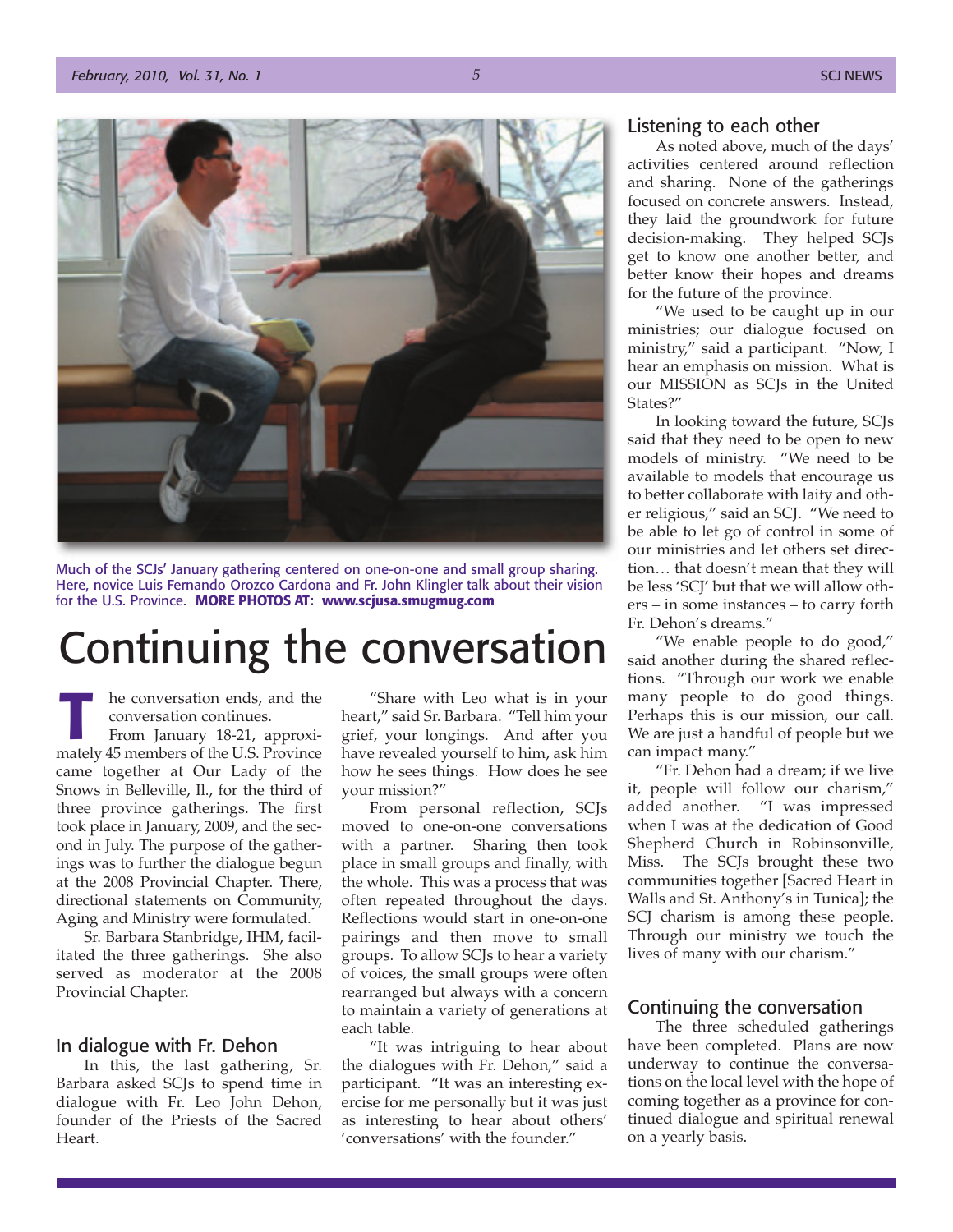![](_page_5_Picture_2.jpeg)

Bishop Michael Wustenberg presents the newly ordained SCJ priests.

# "God is very good to us"

-Fr. Peter Surdel, provincial superior of South Africa

n Saturday, December 19, the South African Province celebrated the ordination of two SCJs to the priesthood. Frs. Ntsikelelo<br>Bambatha and Joshua Morosi Mpiti are<br>the first men to be ordained for the Bambatha and Joshua Morosi Mpiti are the first men to be ordained for the South African Province since 2002. Both are 28 years old.

Over 600 people took part in the ordination, which was held at Fr. Ntsikelelo's home parish of the Immaculate Conception in Burgersdorp. Earlier in the year the two professed their final vows at Fr. Joshua's home parish. Bishop Michael Wustenberg was the ordaining bishop.

"It is important to have the ordination in the home parish," said Fr. Peter Surdel, SCJ, provincial superior of South Africa. He also served as novice master for the two young priests. "It allows the local people to be a part of the celebration. The inspiration and support of a vocation begins in the home parish. We have much to be thankful for in Fr. Ntsikelelo's parish; we want the people there to be a part of the celebration."

Fr. Peter continued, noting that "This is a very exciting time for our province and for the SCJs." The ordinations will allow the province to return to ministry at St. Theresa Mission in the Diocese of Aliwal North, a ministry

the province had to give up five years ago for lack of personnel. Fr. Anthony Austin, a retired SCJ, will mentor the new priests during their initial ministry.

St. Theresa's is a large parish that includes a high school of 1,300 students and a clinic. The clinic is staffed by the Sisters of Charity of Ottawa.

"God is very good to us," said Fr. Peter. "In the parish half of the people speak Sesotho and half speak Xhosa. One of our new priests speaks Sesotho and one speaks Xhosa. It is Providence."

After taking a bit of vacation time to visit with family the new priests started full-time ministry this month.

The U.S. Province was one of the founders of the South African Province. The U.S. Province continues to assist South Africa financially, and with personnel. Those who have recently served South Africa include Fr. Charles Brown, SCJ, who alternates semesters of teaching between South Africa and the United States, and Dr. Richard Lux, a professor at Sacred Heart School of Theology, who spent the first semester of the last academic year living with the SCJ formation community and teaching at St. Joseph's Theological Institute in Cedara.

![](_page_5_Picture_15.jpeg)

## Devastation in Haiti, and close to home

The people of Haiti have been in the prayers of many since the nation suffered a devastating earthquake in January. Fr. José Ornelas Carvalho, SCJ, general superior, called on SCJs around the world to help with relief efforts. "We are motivated by a spirit of solidarity that must characterize us SCJs," he wrote.

The U.S. Province has donated \$20,000 toward relief. This is on top of the many fund-raising efforts taking place in SCJ parishes and other ministries in the United States.

Close to home, disaster also hit the people of the Cheyenne River Reservation in South Dakota who endured sub-zero temperatures and high winds without electricity, heat or drinking water after a winter storm knocked out power lines.

"There's been winters this bad before, but not with rain so bad it freezes the power lines and snaps the poles," said Joseph Brings Plenty, the 38-year old chairman of the Cheyenne River Sioux tribe. The chairman was quoted in a *Wall Street Journal* article.

The province has many connections to the reservation. For years, the SCJs had a pastoral team based in Eagle Butte. The Sacred Heart Center, which includes a women's shelter and adolescent program, continues to operate in Eagle Butte with funding from St. Joseph's Indian School.

Certainly a few days without elec-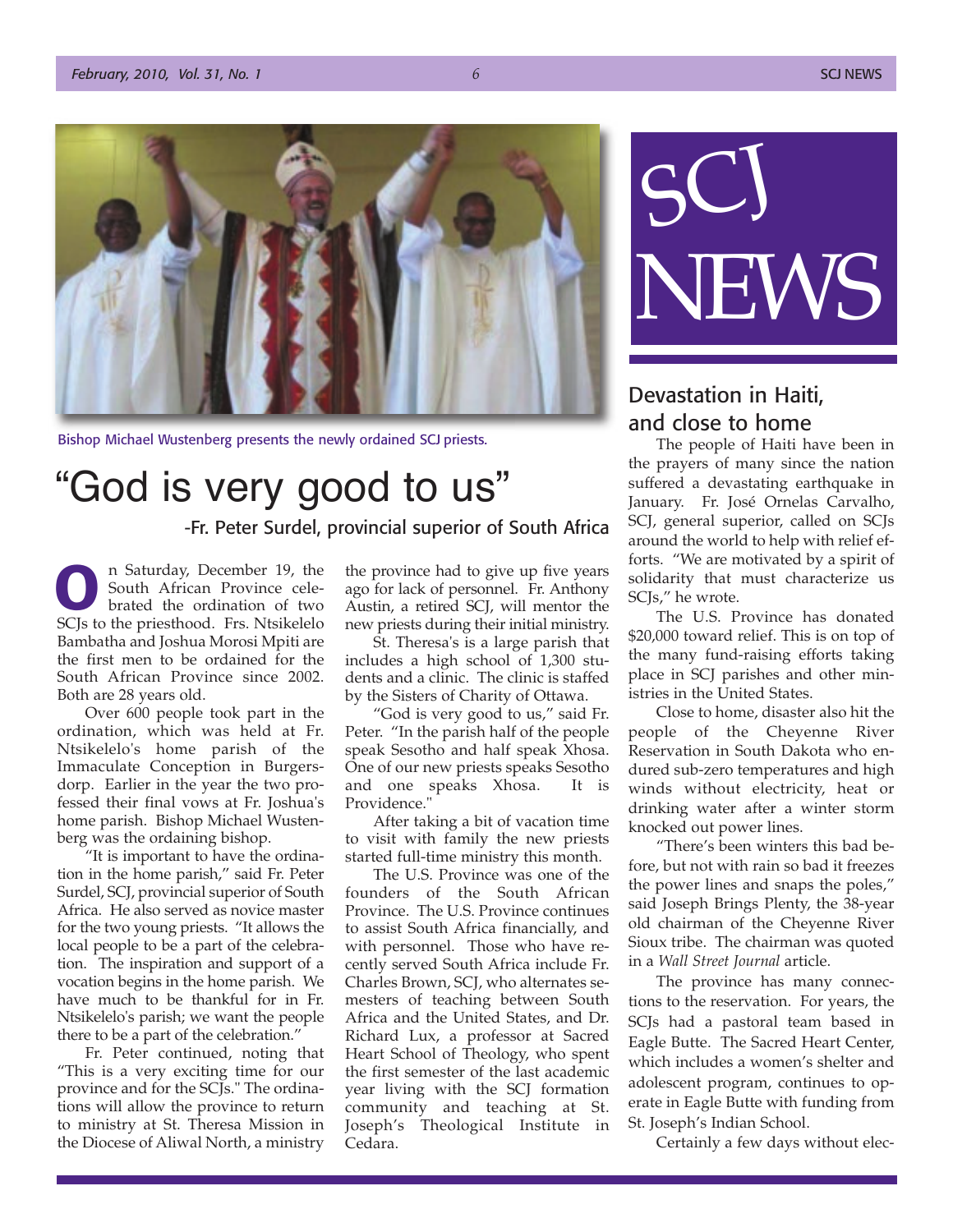![](_page_6_Picture_1.jpeg)

It has been a "ground breaking time" in the U.S. Province. Above, ground is broken for Sacred Heart at Monastery Lake (a retirement residence for SCJs and the lay public). Those with ceremonial shovels included Dn. David Nagel (far left) and Fr. Tom Cassidy (second from left). Below, Bishop Joseph Fiorenza (second from left), retired bishop of the Galveston-Houston Archdiocese joins Fr. Ed Kilianski (center), Fr. Joseph Dinh and Fr. Rick DiLeo at the ground-breaking for the new rectory at Our Lady of Guadalupe, Houston.

tricity is difficult, but several weeks after the storm many people were still without power or water. Residents with medical problems, especially those on dialysis, were temporarily moved to other areas.

## Ground broken

In mid-December SCJs, co-workers, friends of the province and city officials from Franklin, Wis., gathered for a ceremonial ground-breaking ceremony for Sacred Heart at Monastery Lake. A few days later, the real thing took place.

As of February 1 the old convent has been razed, many of the trees have been taken down, and ground has been removed to make way for the foundation and a storm water retention pond.

Located across from Sacred Heart Monastery/ School of Theology, Sacred Heart at Monastery Lake will include units for members of the Priests of the Sacred Heart (both retired and those in full-time ministry), as well as for the general public aged 55 and older. The development will grow in several phases with the first being the SCJ wing. It is hoped that members of the community will be able to move in by October 1. Units for the general public will be available in 2011.

To see photos from the groundbreaking, go to the SCJs' photo site at: www.scjusa.smugmug.com and click on the "Ground-breaking" gallery.

If you are interested in receiving information about rental units for the general public, please call 414-409- 4848.

# Ground breaking in Houston

Another ground-breaking also recently took place. This one was at Our Lady of Guadalupe parish in Houston where a new rectory will be built. Retired Archbishop Joseph Fiorenza presided at the ceremony. Construction will take between seven and nine months. Fr. Ed Kilianski, SCJ, is pastor of OLG. The ground-breaking was in early January.

![](_page_6_Picture_14.jpeg)

Ground-breaking for the new rectory at OLG, Houston.